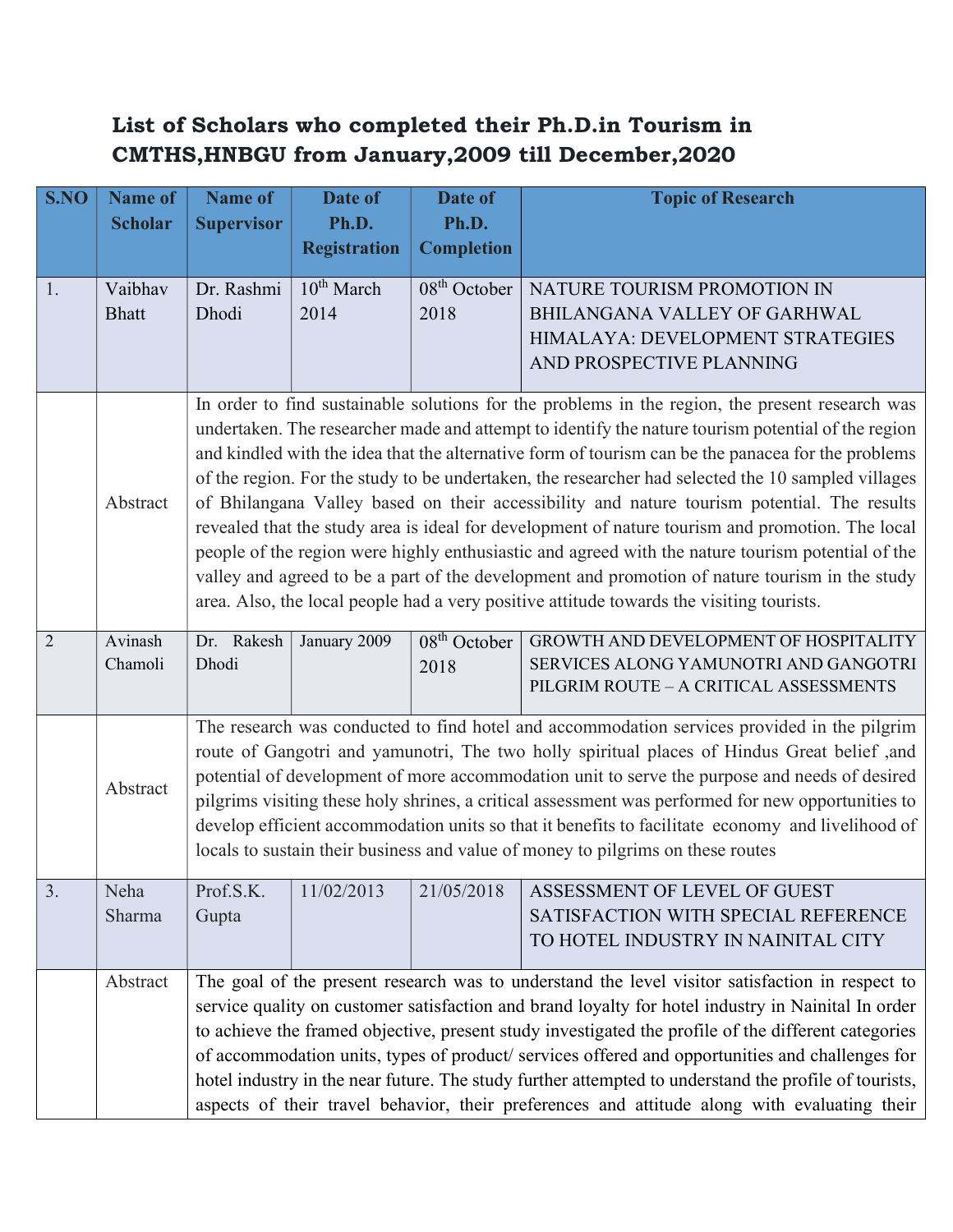|    |                            | expectations, perceptions and satisfaction about products and services provided by hotel<br>properties. Data were collected with the help of structured questionnaires, unstructured informal<br>interviews and observation method. Convenient and cluster sampling method were used to collect<br>the information from the respondents. A sample size of 400 respondents was selected for the<br>study which includes 200 tourists and 200 hotel industry personnel including the owner, managers<br>and employees from various designations and categories of hotels. Two separate questionnaires<br>were prepared for tourists and hotel industry personnel.                                                                                                                                                                                                                                                                                                                                                                                                                                                                                                                                                                                                                                                                                                                                                                                                                                                                                                                                                                                                                                                                                                                                                                                                                                                                                                                                                            |            |            |                                                                                                                                                                                                                                                                                                  |  |
|----|----------------------------|----------------------------------------------------------------------------------------------------------------------------------------------------------------------------------------------------------------------------------------------------------------------------------------------------------------------------------------------------------------------------------------------------------------------------------------------------------------------------------------------------------------------------------------------------------------------------------------------------------------------------------------------------------------------------------------------------------------------------------------------------------------------------------------------------------------------------------------------------------------------------------------------------------------------------------------------------------------------------------------------------------------------------------------------------------------------------------------------------------------------------------------------------------------------------------------------------------------------------------------------------------------------------------------------------------------------------------------------------------------------------------------------------------------------------------------------------------------------------------------------------------------------------------------------------------------------------------------------------------------------------------------------------------------------------------------------------------------------------------------------------------------------------------------------------------------------------------------------------------------------------------------------------------------------------------------------------------------------------------------------------------------------------|------------|------------|--------------------------------------------------------------------------------------------------------------------------------------------------------------------------------------------------------------------------------------------------------------------------------------------------|--|
| 4. | Prakash<br>Chandra<br>Rout | Prof. S.K.<br>Gupta                                                                                                                                                                                                                                                                                                                                                                                                                                                                                                                                                                                                                                                                                                                                                                                                                                                                                                                                                                                                                                                                                                                                                                                                                                                                                                                                                                                                                                                                                                                                                                                                                                                                                                                                                                                                                                                                                                                                                                                                        | 07/03/2014 | 21/05/2018 | THE VALUE CHAIN APPROACH FOR<br>COMMUNITY BASED ECOTOURISM<br>PROMOTION IN THE JAUNSAR-BAWAR<br>REGION OF UTTARAKHAND                                                                                                                                                                            |  |
|    | Abstract                   | The developmental led research topic primarily focused on to answer 'How to mainstream<br>tourism development in mountain environment based on the existing products and services to<br>improve local livelihoods and prompt environmental friendly best practices'? Upon which the<br>key research questions framed were nexus around; the potential of tourism development for<br>mountain environment, potential environment impact assessment, upto what extent tourism<br>satisfies sustainable tourism indicator areas and the scope of community lead ecotourism<br>enterprises to strengthen local value chains and diversify local economies. The findings of the<br>research work has significant contribution to the domain of knowledge that cut across various<br>themes such as climate change, environmental pollution, pro-poor development, conservation,<br>destination sustainability, community participation and economic contribution of tourism through<br>local product based value chains. It has added to knowledge by yet again highlighting the<br>economic significance of tourism in mountains in particular. The research has further underlined<br>the growing ignorance among governments and states, which are overlooking the negative sides<br>of tourism development such as deforestation, increase solid waste and pollution. The<br>contribution to knowledge through ecotourism case studies points that all ecotourism<br>development certainly not based on sustainable tourism, where the interests of private parties are<br>in a higher side. The study creates an awareness among governments, tourism planners, policy<br>makers and implementing agencies to look at the increase issues such as tourist awareness of<br>conservation, community isolation and destination sustainability in the Himalayan context.<br>Above all, the findings and discussions in the research have wider significance from the<br>prospective of scholars, governments and institutions. |            |            |                                                                                                                                                                                                                                                                                                  |  |
| 5. | Akhilesh<br>Kumar<br>Singh | Prof. S.C.<br>Bagri                                                                                                                                                                                                                                                                                                                                                                                                                                                                                                                                                                                                                                                                                                                                                                                                                                                                                                                                                                                                                                                                                                                                                                                                                                                                                                                                                                                                                                                                                                                                                                                                                                                                                                                                                                                                                                                                                                                                                                                                        | 23-02-2011 | 29-12-2017 | <b>FACTORS INFLUENCING THE</b><br><b>ATTRACTIVENESS OF TOURIST</b><br>DESTINATION: A CASE STUDY OF JIM<br><b>CORBETT NATIONAL PARK</b>                                                                                                                                                           |  |
|    | Abstract                   | overall service quality.                                                                                                                                                                                                                                                                                                                                                                                                                                                                                                                                                                                                                                                                                                                                                                                                                                                                                                                                                                                                                                                                                                                                                                                                                                                                                                                                                                                                                                                                                                                                                                                                                                                                                                                                                                                                                                                                                                                                                                                                   |            |            | The study focused on some critical and substantial quality parameters of Hotel Industry in the<br>study area. The primary findings have suggested the need of skilled manpower, attitude of the<br>staff, level of the employee satisfaction as the main indicators towards the determination of |  |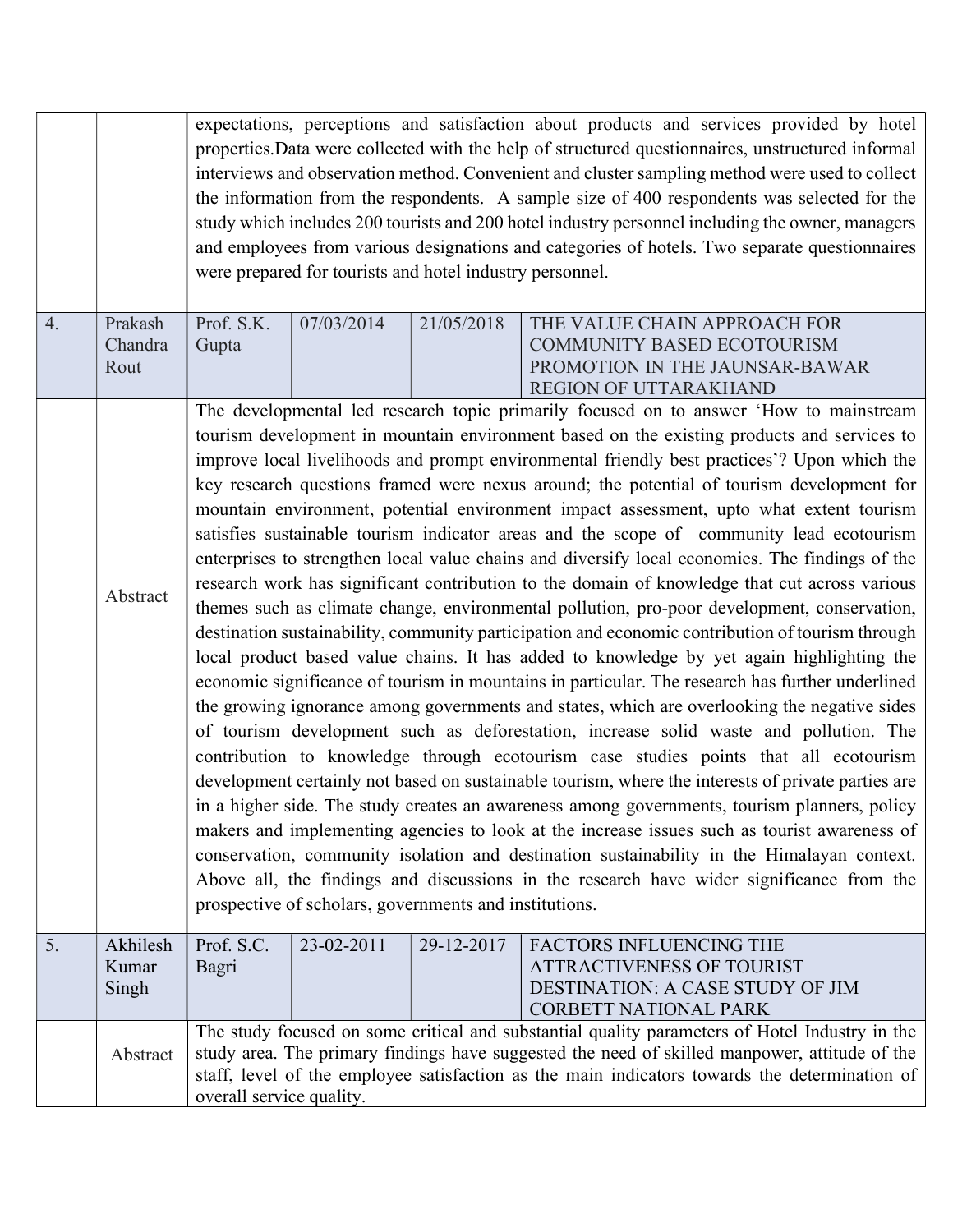| 6. | Nidhi    | Prof. S.C.          | 2012                                                   | 2017                  | CULTURAL TOURISM IN VARANASI-KEY                                                                     |
|----|----------|---------------------|--------------------------------------------------------|-----------------------|------------------------------------------------------------------------------------------------------|
|    | Jaiswal  | Bagri               |                                                        |                       | <b>ISSUES AND CHALLENGES</b>                                                                         |
|    |          |                     |                                                        |                       |                                                                                                      |
|    | Abstract |                     |                                                        |                       | The cultural tourism provides an assessment to get the arena of tourists and quality of available    |
|    |          |                     |                                                        |                       | tourism services in Varanasi city. It provides the opinion of local people to enhance the quality    |
|    |          |                     | services and amenities in the city.                    |                       |                                                                                                      |
| 7. | Amar     | Prof. S.C.          | 23-02-2011                                             | 17-11-2017            | SERVICE QUALITY IN HOTEL AND                                                                         |
|    | Kumar    | Bagri               |                                                        |                       | MIDWAYS OF HARIDWAR AND RISHIKESH:                                                                   |
|    | Tiwari   |                     |                                                        |                       | AN EMPIRICAL ANALYSIS                                                                                |
|    |          |                     |                                                        |                       | To measure the overall attractiveness of the Park, a factor analysis research method was applied     |
|    |          |                     |                                                        |                       | along with ANOVA test, based on selected 29 key attributes. The research findings provided           |
|    |          |                     | useful information to keep the                         |                       | Natural heritage, Environment, Infrastructure and Support                                            |
|    |          |                     |                                                        |                       | Services at par of the highest standard along with the provisions of environment friendly            |
|    | Abstract |                     |                                                        |                       | activities. The Overall ambiance, skilled staff personnel and Safety measure were projected the      |
|    |          |                     |                                                        |                       | primary factors responsible for quality tourists' satisfaction and experiences. Visitor Satisfaction |
|    |          |                     |                                                        |                       | along with Wildlife conservation remained the challenging task for the Park's Administration and     |
|    |          |                     |                                                        |                       | this can be only checked provided suitable measures are adopted to check the visitor inflow with     |
|    |          |                     | sustainable tourism practices by facilities promoters. |                       |                                                                                                      |
|    |          |                     |                                                        |                       |                                                                                                      |
| 8. | Shivam   | Dr. Rakesh<br>Dhodi | $23nd$ Feb<br>2013                                     | $24th$ August<br>2017 | PROMOTION OF COMMUNITY BASED<br>TOURISM IN BHILANGNA VALLEY-                                         |
|    |          |                     |                                                        |                       | RELEVANCE, CHALLENGES AND                                                                            |
|    |          |                     |                                                        |                       | <b>STRATEGIES</b>                                                                                    |
|    |          |                     |                                                        |                       | The researcher made an attempt to identify the nature tourism potential of the region. By            |
|    |          |                     |                                                        |                       | promoting tourism activities in the region the local people can be empowered economically. The       |
|    | Abstract |                     |                                                        |                       | local people of the region were highly enthusiastic and agreed with the nature tourism potential     |
|    |          |                     |                                                        |                       | of the valley and agreed to be a part of the development and promotion of nature tourism in the      |
|    |          |                     |                                                        |                       | study area. Also, the local people had a very positive attitude towards the visiting tourists.       |
| 9. | Anil     | Dr. Rakesh          | $22nd$ June                                            | $24th$ August         | DEVELOPMENT OF PILGRIMAGE TOURISM                                                                    |
|    | Kumar    | Dhodi               | 2009                                                   | 2017                  | DEVELOPMENT IN BADRI-KEDAR YATRA                                                                     |
|    |          |                     |                                                        |                       | CIRCUIT WITH SPECIAL REFERENCE TO                                                                    |
|    |          |                     |                                                        |                       | EXISTING TOURISM INFRASTRUCTURE VIS-                                                                 |
|    |          |                     |                                                        |                       | A-VIS VISITOR'S SATISFACTION                                                                         |
|    |          |                     |                                                        |                       | In order to find sustainable solutions for the problems of the region, the present research was      |
|    |          |                     |                                                        |                       | undertaken. The research work is focused on the most important and famous pilgrimage centre of       |
|    |          |                     |                                                        |                       | Uttarakhand i.e. Kedarnath and Badrinath. These places are known for the worship of lord Shiva       |
|    | Abstract |                     |                                                        |                       | and lord Vishnu. These places have great potential and receiving a large no. of tourist every year.  |
|    |          |                     |                                                        |                       | The infrastructure like roads, accommodation units, restaurants, parking, public toilets and other   |
|    |          |                     |                                                        |                       | related facilities of this area are to be increased in numbers and simultaneously need to be         |
|    |          | modified.           |                                                        |                       |                                                                                                      |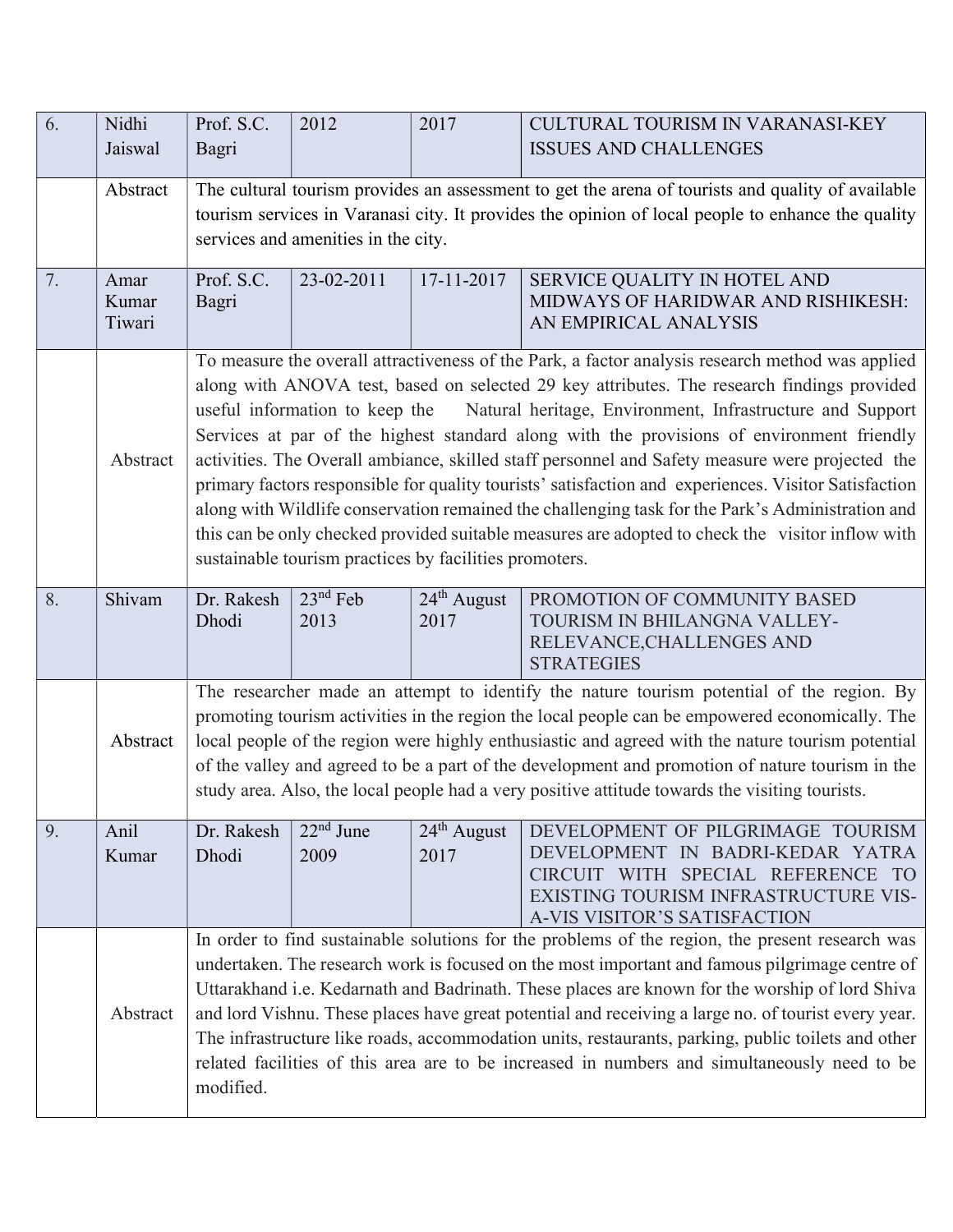| 10. | Pankaj   | Prof.S.K. | 23/02/2011 | 17/11/2015 | TRAVEL TRADE PROMOTION IN GARHWAL<br><b>REGION: OPPORTUNITIES AND</b>                                  |
|-----|----------|-----------|------------|------------|--------------------------------------------------------------------------------------------------------|
|     | Kumar    | Gupta     |            |            | <b>CHALLENGES FOR HUMAN RESOURCE</b>                                                                   |
|     |          |           |            |            | DEVELOPMENT PRACTICES IN HARIDWAR-                                                                     |
|     |          |           |            |            | RISHIKESH- DEHRADUN BASED TRAVEL                                                                       |
|     |          |           |            |            | AGENCIES AND TOUR OPERATORS                                                                            |
|     |          |           |            |            | The study region Haridwar-Rishikesh-Dehradun in Uttarakhand is the center of tourism business.         |
|     |          |           |            |            | The tourism and travel trade enterprises are providing large number of employment in travel            |
|     |          |           |            |            | agencies, tour operator companies, rafting companies and others organizations and are                  |
|     |          |           |            |            | contributing in promotion and development of domestic, inbound and outbound tourism in                 |
|     |          |           |            |            | Uttarakhand. With respect to the human resource management practices in general and employee           |
|     | Abstract |           |            |            | retention in particular tourism and travel trade organisation in study area have poor reputation.      |
|     |          |           |            |            | This study focusses particularly on the employee retention status specially in medium and small        |
|     |          |           |            |            | sized tourism and travel trade enterprises existing in Haridwar-Rishikesh-Dehradun region of the       |
|     |          |           |            |            | Himalayan state, Uttarakhand in India. Data analysis work has been done with the help of SPSS.         |
|     |          |           |            |            | Several secondary sources, primary sources and researcher's observation have been recorded for         |
|     |          |           |            |            | the interpretations of the data. Also various tools were used to test the hypothesis.                  |
|     |          |           |            |            |                                                                                                        |
| 11. | Pankaj   | Prof.S.K. | 16th May   | 27/06/2015 | TRAVEL TRADE BUSINESS IN CHANDIGARH                                                                    |
|     | Kumar    | Gupta     | 2007       |            | - CHALLENGES AND OPPORTUNITIES                                                                         |
|     | Tyagi    |           |            |            |                                                                                                        |
|     |          |           |            |            | Chandigarh is emerging as one of the prominent destinations for travel industry and has a huge         |
|     |          |           |            |            | market for MICE, Outbound and Corporate travel. Preliminary literature reviews suggest that the        |
|     |          |           |            |            | sector has enormous potential for further expansion but the lack of world class tourism                |
|     |          |           |            |            | infrastructural development and facilities for MICE and Business Travel, the region is unable to       |
|     |          |           |            |            | cash the opportunities The study is largely exploratory and descriptive. It is an anatomic analysis    |
|     | Abstract |           |            |            | of the travel trade business in the Chandigarh region. The main objectives of the research were to     |
|     |          |           |            |            | study the existing trends in travel trade in the study area and to predict the future trends of travel |
|     |          |           |            |            | trade. Data analysis work has done with the help of SPSS software. Various stakeholders were           |
|     |          |           |            |            | consulted to interpretations of the data. Various tools were used to test the hypothesis. The study    |
|     |          |           |            |            | concludes that the relationship between agent and principal supplier have dramatically changed         |
|     |          |           |            |            | due intensification of competition in the travel market place, forcing down margins. Also it           |
|     |          |           |            |            | suggests that sharing information on prices, special promotions, facilities and services using         |
|     |          |           |            |            | modern methods of marketing could lead the tour operators, airlines, and hotels to distribute their    |
|     |          |           |            |            | products and services efficiently and improve the performance in the tourism business.                 |
|     |          |           |            |            |                                                                                                        |
|     |          |           |            |            |                                                                                                        |
|     |          |           |            |            |                                                                                                        |
|     |          |           |            |            |                                                                                                        |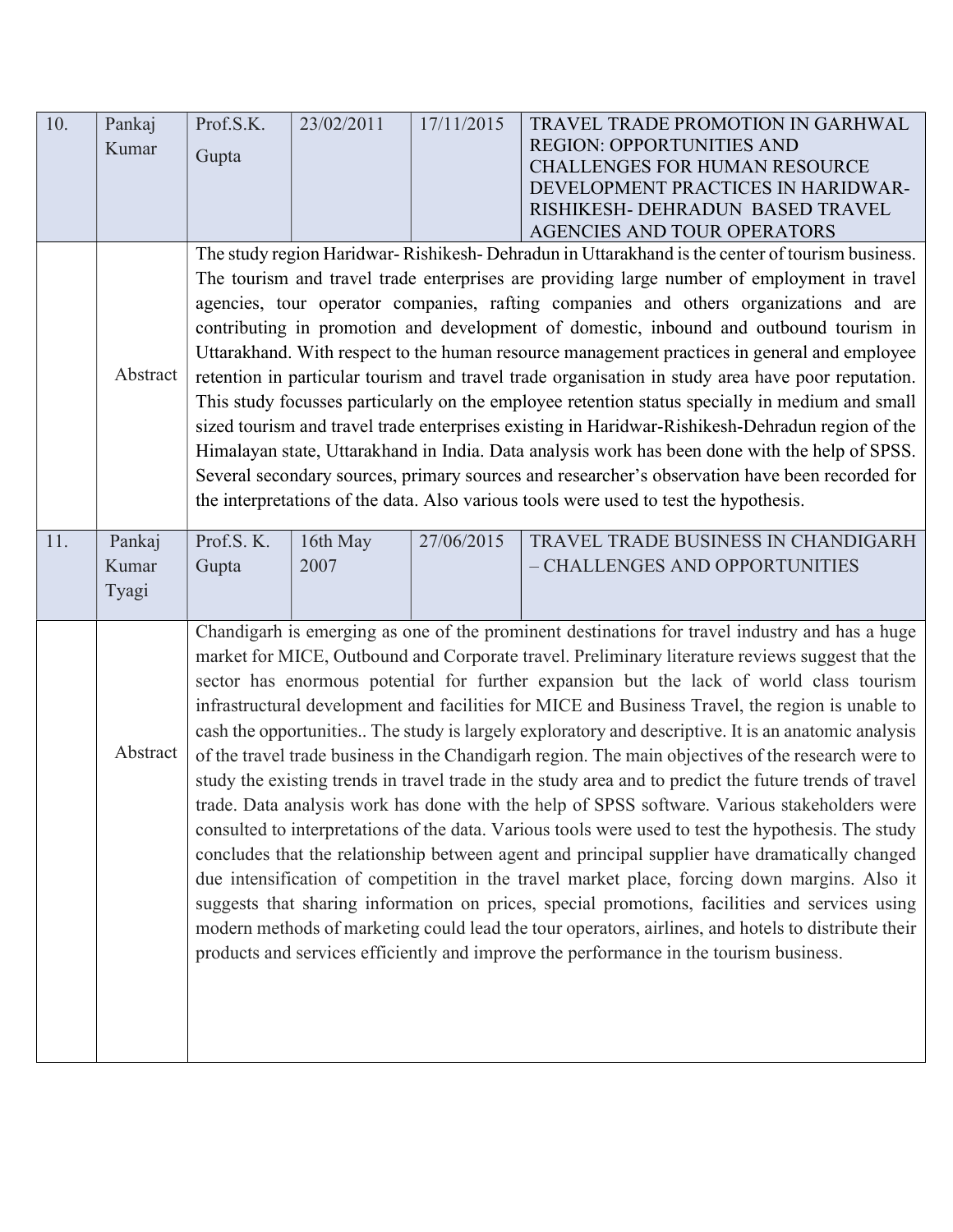| 12. | Vijay             | Prof.S.K.                                                                                                                                                                                                                                                                                                                                                                                                                                                                                                                                                                                                                                                                                                                                                                                                                                                                                                                                                                                                                                                                                                                                                                                                                                                                                                                                                                                                                                                                                                                                                                                                                                                                                                                                                                                                                                                                                                                         | 11/07/2008 | 27/06/2015 | STRATEGIES FOR SUSTAINABLE TOURISM                                                            |  |  |
|-----|-------------------|-----------------------------------------------------------------------------------------------------------------------------------------------------------------------------------------------------------------------------------------------------------------------------------------------------------------------------------------------------------------------------------------------------------------------------------------------------------------------------------------------------------------------------------------------------------------------------------------------------------------------------------------------------------------------------------------------------------------------------------------------------------------------------------------------------------------------------------------------------------------------------------------------------------------------------------------------------------------------------------------------------------------------------------------------------------------------------------------------------------------------------------------------------------------------------------------------------------------------------------------------------------------------------------------------------------------------------------------------------------------------------------------------------------------------------------------------------------------------------------------------------------------------------------------------------------------------------------------------------------------------------------------------------------------------------------------------------------------------------------------------------------------------------------------------------------------------------------------------------------------------------------------------------------------------------------|------------|------------|-----------------------------------------------------------------------------------------------|--|--|
|     | Prakash           | Gupta                                                                                                                                                                                                                                                                                                                                                                                                                                                                                                                                                                                                                                                                                                                                                                                                                                                                                                                                                                                                                                                                                                                                                                                                                                                                                                                                                                                                                                                                                                                                                                                                                                                                                                                                                                                                                                                                                                                             |            |            | DEVELOPMENT IN KEDARNATH AND                                                                  |  |  |
|     |                   |                                                                                                                                                                                                                                                                                                                                                                                                                                                                                                                                                                                                                                                                                                                                                                                                                                                                                                                                                                                                                                                                                                                                                                                                                                                                                                                                                                                                                                                                                                                                                                                                                                                                                                                                                                                                                                                                                                                                   |            |            | <b>BADRINATH ENVIRONS</b>                                                                     |  |  |
|     |                   |                                                                                                                                                                                                                                                                                                                                                                                                                                                                                                                                                                                                                                                                                                                                                                                                                                                                                                                                                                                                                                                                                                                                                                                                                                                                                                                                                                                                                                                                                                                                                                                                                                                                                                                                                                                                                                                                                                                                   |            |            |                                                                                               |  |  |
|     | Abstract          | Badrinath and Kedarnath environs are world famous pilgrimage tourism destinations of<br>Uttarakhand. Apart from the holy shrines of renowned Badrinath, Kedarnath and Hemkund, there<br>are numerous lesser-known destinations scattered in the catchment area of these holy shrines<br>which are being visited by a large number of tourists for pilgrimage, nature and adventure tourism.<br>Situated in the high-altitude Himalaya, the surrounding these destinations are environmentally<br>and culturally sensitive. In order to maintain the environmental and cultural values of the region,<br>an integrated sustainable approach is essential. Keeping this in view of this, the current Ph. D.<br>thesis attempted to address all these issues with special reference to minimize the negative impacts<br>of tourism in the study area. The thesis presents a detailed overview of the tourism resources,<br>tourism impacts in land, people and economy along with presenting a situational analysis of these<br>resources during the study period. In addition, the study also covered the expectations of tourists<br>and tried to measure their overall satisfaction level. In order to achieve the framed objectives, the<br>researcher adopted both descriptive and exploratory research methods. The research work<br>incorporated the opinions of various stakeholders involved in tourism development in the area.<br>And, on the basis of the analysis of primary data backed with the secondary information, the study<br>proposed the strategies for sustainable tourism development in the area. However, at the final<br>stage of my Ph. D. work, a severe disaster took place in the study area highly affecting the tourism<br>infrastructure and tourist flow. The study also provides an account of that disaster and also<br>attempted to forecast the damage caused and suggested the way forward. |            |            |                                                                                               |  |  |
| 13. | Pallavi<br>Thakur | Prof. S.K.<br>Gupta                                                                                                                                                                                                                                                                                                                                                                                                                                                                                                                                                                                                                                                                                                                                                                                                                                                                                                                                                                                                                                                                                                                                                                                                                                                                                                                                                                                                                                                                                                                                                                                                                                                                                                                                                                                                                                                                                                               | 20/06/2009 | 27/06/2015 | <b>EMERGING TRENDS IN INTERNATIONAL</b><br>TOURISM VIS-À-VISDEVELOPMENT<br>POTENTIAL IN INDIA |  |  |
|     | Abstract          | India is inherently the most favoured destination of the emerging tourist market - increasingly<br>inclined towards heritage, culture, pure nature and adventure. India is aware of its tremendous<br>tourism resource treasure $vis-\hat{a}-vis$ the strength of tourism as tool to holistic development, and is<br>therefore vying to achieve its rightful share in international tourism but bottle necks in<br>infrastructure, political uncertainty, downgrading economic atmosphere, and a lack of holistic<br>vision for tourism constantly reminds of sustainable efforts to be made in this field. The present<br>piece of research was to unfold the reasons responsible for the rather sluggish growth of the<br>Tourism business and provide generic model approach towards the sustained growth of the same<br>in the context of the India in particular and the various analogous destination regions in general.<br>The study especially highlights the psychological interpretation of the 'demand dynamics' to<br>understand the generic demand of the market in terms of the qualitative and quantitative<br>perspective of the 'tourism related services' over the time and space. The brief interpretation on<br>'tourism resource potential' and 'tourism development potential' may also add to the perception<br>of 'the tourism planners and policy makers' who ultimately matter in guiding the 'course' and                                                                                                                                                                                                                                                                                                                                                                                                                                                                                             |            |            |                                                                                               |  |  |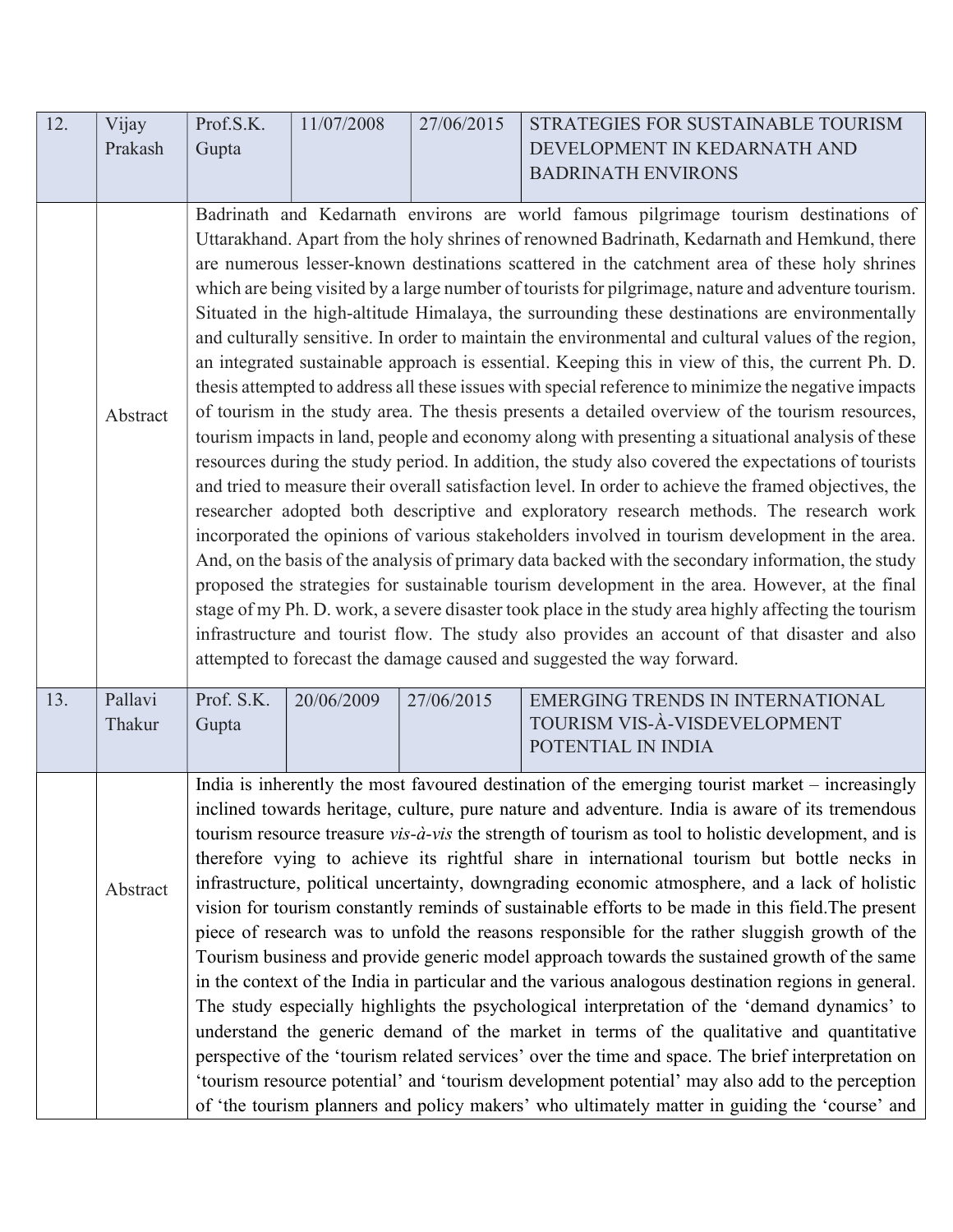| 'magnitude of tourism development' in the country which ultimately shall have vital bearing on                                |
|-------------------------------------------------------------------------------------------------------------------------------|
| the 'prospects of the growth of tourism business'.                                                                            |
| <b>Objectives of the Study</b>                                                                                                |
| This study was undertaken with the following objectives:                                                                      |
| To perceive the prevailing tourism development potential of India<br>$\bullet$                                                |
| To perceive the factor responsible for the existing gap between demand and supply both<br>quantitative and qualitative terms. |
| To perceptualize the major constraints on way to the development of tourism in the sub-                                       |
| continent and accordingly suggests some viable strategies                                                                     |
| To ascertain the future scope of Indian Tourism Industry as viewed by Service Providers<br>$\bullet$                          |
| (Travel Agents / Tour operators / Hoteliers)                                                                                  |
| In this study, the status of International Tourism in India was empirically evaluated based on the                            |
| opinion of the International Inbound Tourists, Department of Tourism Officials, Tour Operators                                |
| / Travel Agents and Hoteliers (accommodation providers) obtained through an interview schedule                                |
| (questionnaire) with specific number of statements. The questionnaire for Foreign tourists                                    |
| contains items to obtain opinion about sources of information about destination of tourism                                    |
| importance, nature of services availed from travel agency / tour operators, duration of stay,                                 |
| purpose of visit, availability transport services in India, type of accommodation preferred and                               |
| food / bar services. The questionnaire for Department of Tourism officials is incorporated with                               |
| statements / items for obtaining information about role played by Department of Tourism for                                   |
| development tourism, successfulness of incredible India campaign, and performance of India in                                 |
| attracting International tourists in addition to items measuring their socio-economic                                         |
| characteristics.                                                                                                              |
| The questionnaires for service providers (tour operators / travel agents / hoteliers, one for                                 |
| tour operators / travel agents and another one for hoteliers are incorporated with statements                                 |
| pertaining to 'rating of India as emerging international tourism destination', performance of India                           |
| in Tourism promotion, policy framework of Tourism by Department of Tourism in India,                                          |
| awareness and level of satisfaction with various incentive programmes provided by Department                                  |
| of Tourism to service providers, performance of Indian Government in Tourism compared to                                      |
| other countries and future scope of Indian tourism industry. The descriptive statistics such as                               |
| mean and standard deviation are used to calculate the central tendency and deviation of opinion                               |
| of the respondents. While, the frequency / percentage analysis are used for calculating number                                |
| and percentage of cases with particular opinion, the cross tabulation analysis along with Chi-                                |
| square test statistics are used to find out the relationship between any two factors (e.g. socio-                             |
| economic characteristics and their opinion about various aspects of service). The parametric, t-                              |

test for independent samples and one way ANOVA are also applied to compare mean perception

of two groups and more than two groups respectively.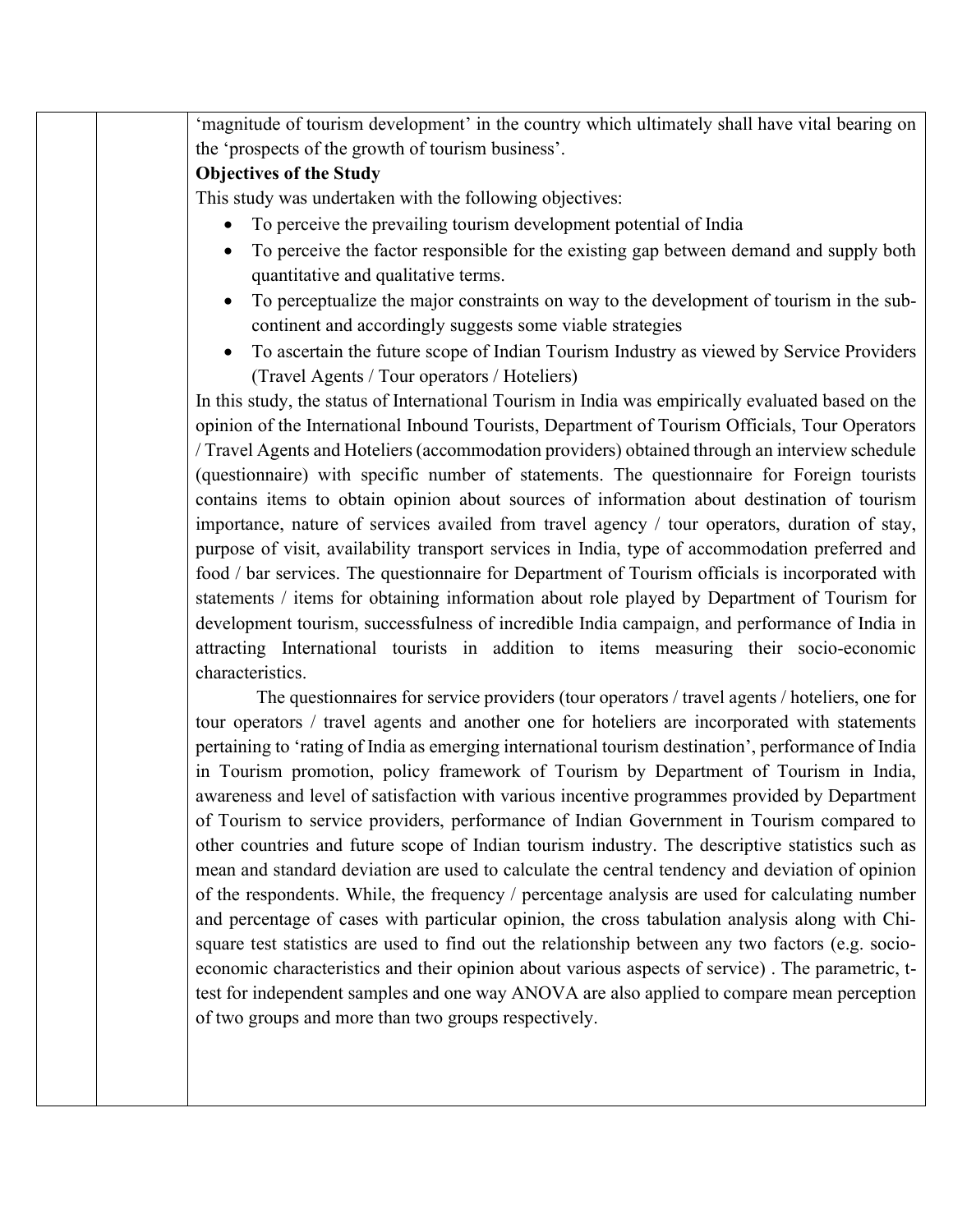| 14. | Anjuna<br>Parashar<br>Dhir | Dr. R. K<br>Dhodi                                                                                                                                                                                                                                                                                                                                                                                                                                                                                                                                                                                                                                                                                                                                                                                                                                                                                                                                                                                                                                                                                                                                       | 20 June<br>2009 | 18 June 2014 | SHOPPING BY FOREIGN TOURIST IN INDIA;<br>PREVAILING TRENDS, SCOPE, GREY AREAS<br>AND STRATEGIC CONSIDERATIONS WITH<br>SPECIAL REFERENCE TO DELHI, AGRA &<br><b>JAIPUR CIRCUIT</b> |  |  |
|-----|----------------------------|---------------------------------------------------------------------------------------------------------------------------------------------------------------------------------------------------------------------------------------------------------------------------------------------------------------------------------------------------------------------------------------------------------------------------------------------------------------------------------------------------------------------------------------------------------------------------------------------------------------------------------------------------------------------------------------------------------------------------------------------------------------------------------------------------------------------------------------------------------------------------------------------------------------------------------------------------------------------------------------------------------------------------------------------------------------------------------------------------------------------------------------------------------|-----------------|--------------|-----------------------------------------------------------------------------------------------------------------------------------------------------------------------------------|--|--|
|     | Abstract                   | India is a tourist destination of great repute. It is also known for its handcrafted expertise. Yet,<br>India fails to be known as a Tourist shopping destination. The researcher made an attempt to<br>identify the potential of tourist shopping in India and find reason to why it lags behind inspite of<br>such obvious USP, especially in the most visited sector of the Golden triangle of Delhi-Agra &<br>Jaipur. It was found that indeed India holds great potential to become a favoured shopping<br>destination with interventions on parts of all stakeholders of tourism; especially-Policy support<br>from the govt, Patronage and Communication support from the tourism industry, Pride and<br>customer service intention from the artisan themselves along with fair and ethical practices by the<br>Indian markets.                                                                                                                                                                                                                                                                                                                  |                 |              |                                                                                                                                                                                   |  |  |
| 15  | Reena<br>Sharma            | Prof. S.K.<br>Gupta                                                                                                                                                                                                                                                                                                                                                                                                                                                                                                                                                                                                                                                                                                                                                                                                                                                                                                                                                                                                                                                                                                                                     | 24 May<br>2008  | 17 May 2014  | STATUS OF WORKING WOMEN IN TRAVEL<br>TRADE SECTOR OF INDIA : A CASE STUDY<br>OF DELHI BASED TRAVEL ENTERPRISES                                                                    |  |  |
|     | Abstract                   | The present study focuses on travel trade sector of India and emphases on working women in this<br>sector. The research is targeted towards selected travel enterprises of the capital of India Delhi.<br>The entire study aims to understand the working conditions prevalent in travel agencies corporate<br>travel companies, online travel portals. Studies were underTo understand the emerging issues,<br>problems faced by the women workforce, problems faced by them due to gender disparities. The<br>study also talks about the compensation and promotion differences because of preference to<br>family over work, unable or travel if needed. Questionnaires and interviews were conducted to<br>identify the gaps. The study aims to analyse and conclude the suggestions to overcome the<br>concerns to have a better working environment for the aspiring women travel professionals.                                                                                                                                                                                                                                                  |                 |              |                                                                                                                                                                                   |  |  |
| 16. | Mahesh<br>Uniyal           | Dr Rakesh<br>Dhodi                                                                                                                                                                                                                                                                                                                                                                                                                                                                                                                                                                                                                                                                                                                                                                                                                                                                                                                                                                                                                                                                                                                                      | 22-06-2009      | 26-04-2014   | TRENDS AND SCOPE OF MEDICAL TOURISM<br>IN DELHI AND ENVIRONS: AN ANALYTICAL<br><b>PROSPECTIVE</b>                                                                                 |  |  |
|     | Abstract                   | Medical Tourism is one of the fastest growing sectors in India. Due to Geographical location and<br>climate, it is one of the most favourable medical destinations which offer quality medical<br>treatment to tourist. Preliminary literature reviews on medical tourism suggest that the sector has<br>enormous potential for further expansion. Delhi is considered to be a global hub for International<br>Tourists due to many factors. The Medical facilities and treatment in Delhi is better in comparison<br>to other cities. After the review of the literature it seems that there was good amount of work done<br>on the motivational factors and economic aspects of medical tourism etc, but, very less work done<br>on untapped potential areas of medical tourism in the Delhi and environs. The main objectives of<br>the research were analyse the factors influencing the choice of medical destination/hospital and<br>analyse the satisfaction level of the medical tourist regarding the services. In the present research,<br>an attempt has been made to find out the scope of various treatments available to medical tourist, |                 |              |                                                                                                                                                                                   |  |  |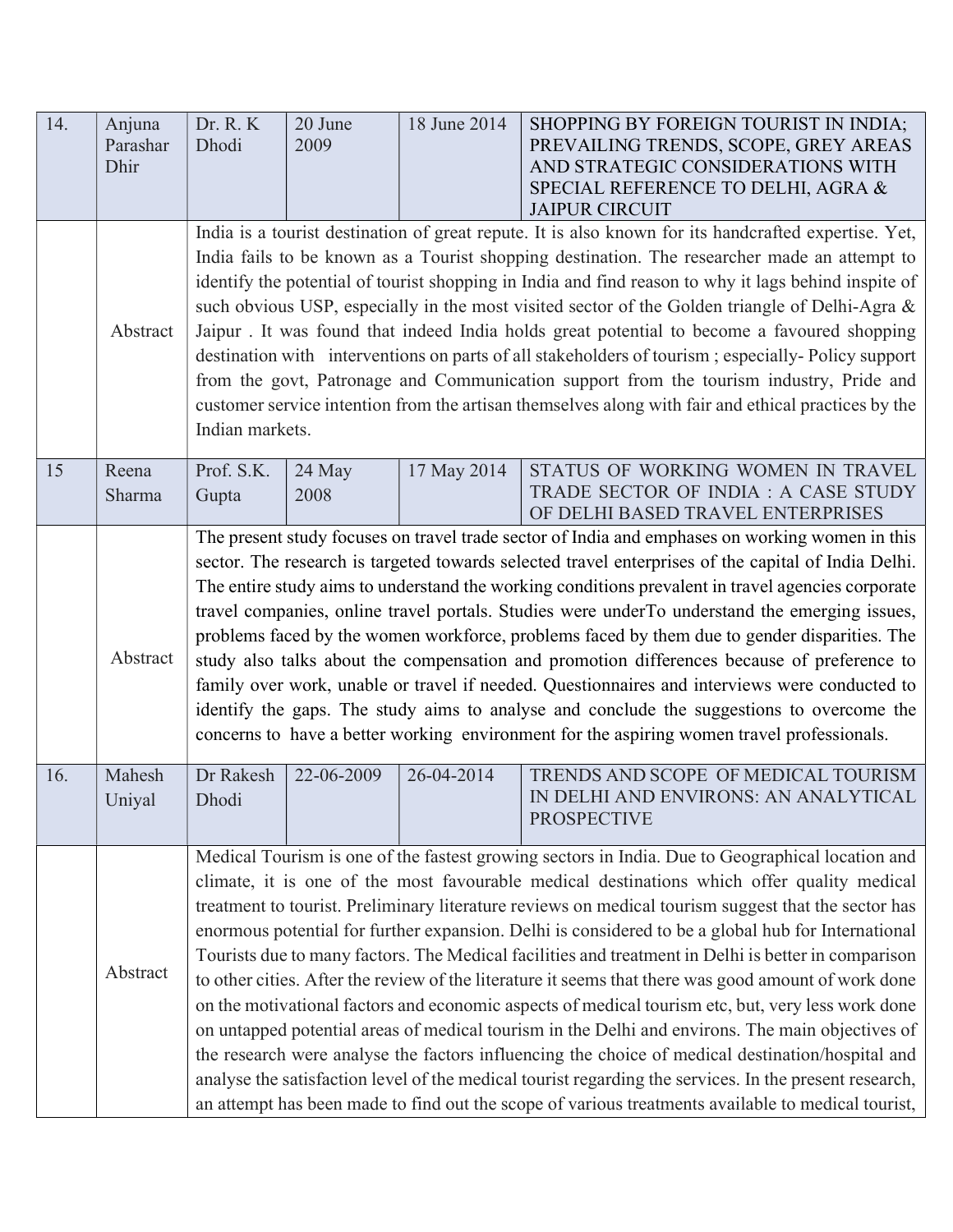|     |                                    | the satisfaction level of medical tourist, trends and new opportunities in medical tourism.<br>Attempts were also made to identify the gaps in medical tourism industry inter relationship and<br>coordination between private and public sectors. Data analysis work has done with the help of<br>SPSS. Various experts were consulted to interpretations of the data. Various tools were used to<br>test the hypothesis.                                                                                                                                                                                                                                                                                                                                                                                                                                                                                                                                                                                                                                                                                                                                                                            |            |            |                                                                                                |  |
|-----|------------------------------------|-------------------------------------------------------------------------------------------------------------------------------------------------------------------------------------------------------------------------------------------------------------------------------------------------------------------------------------------------------------------------------------------------------------------------------------------------------------------------------------------------------------------------------------------------------------------------------------------------------------------------------------------------------------------------------------------------------------------------------------------------------------------------------------------------------------------------------------------------------------------------------------------------------------------------------------------------------------------------------------------------------------------------------------------------------------------------------------------------------------------------------------------------------------------------------------------------------|------------|------------|------------------------------------------------------------------------------------------------|--|
| 17. | <b>Bharat</b><br>Bhushan<br>Sharma | Prof. S.C.<br>Bagri                                                                                                                                                                                                                                                                                                                                                                                                                                                                                                                                                                                                                                                                                                                                                                                                                                                                                                                                                                                                                                                                                                                                                                                   | 2010       | 2014       | ALTERNATIVR TOURISM PLANNING FOR<br>JAMMU-MANSAR-PATNITOP-SANASAR-<br>BATOTE TRAVEL CIRCUIT.   |  |
|     | Abstract                           | With the increase of visitation around the world due to ease of travel, disposable income and<br>improved technology, tourism destinations (especially religious destinations) have been<br>suffocating due to overcrowding without any sigh of relief. In India alternative tourism is required<br>especially at religious places as our visitor numbers at very high which makes it quite damaging<br>for local environment and destination itself. As we cannot stop anyone from entering a religious<br>place, but we can always redirect religious tourist traffic to nearby destinations to avoid<br>overcrowding and congestion at a particular place at a particular time. We can achieve this by<br>introducing visit to religious place as an all-year activity with booking systems in place. This shall<br>not only provide a solution to tourist traffic, but also assist in maintaining sustainability of<br>destination. Hence, Alternative tourism is the need of time to support tourism sustainability                                                                                                                                                                              |            |            |                                                                                                |  |
| 18. | Neeraj<br>Aggarwal                 | Prof. S.K.<br>Gupta                                                                                                                                                                                                                                                                                                                                                                                                                                                                                                                                                                                                                                                                                                                                                                                                                                                                                                                                                                                                                                                                                                                                                                                   | 25-05-2008 | 19/12/2013 | HOSPITALITY INDUSTRY IN<br>UTTARAKHAND: AN ANALYTICAL STUDY<br>OF ACCOMMODATION AND RESTAURANT |  |
|     | Abstract                           | UNITS OF DEHRADUN AND MUSSOORIE.<br>The purpose of the research was to investigate and evaluating the scope for hospitality industry<br>in Dehradun and Mussoorie region of Uttarakhand in terms of existing tourist use patterns;<br>services demanded and offered by the tourists, Marketing strategies adopted by the hotels,<br>customer satisfaction, available employees skills and proficiency and cross examine the future<br>scope of development of hospitality industry in and around Dehradun and Mussoorie. The<br>objective of the study includes:<br>1. To analyze the nature and setup of accommodation industry in Dehradun and<br>Mussoorie.<br>2. To examine the quality of goods and services being offered to the clients.<br>To understand the major problems / constraints faced by the guest during the stay.<br>3.<br>4. To understand the emerging demand pattern with regards to accommodation and<br>restaurants.<br>5. To study the seasonality in the industry.<br>6. To evaluate the green practices in accommodation industry and consumers'<br>perception about it.<br>7. To study and evaluate government policies, incentives schemes for hospitality<br>industry. |            |            |                                                                                                |  |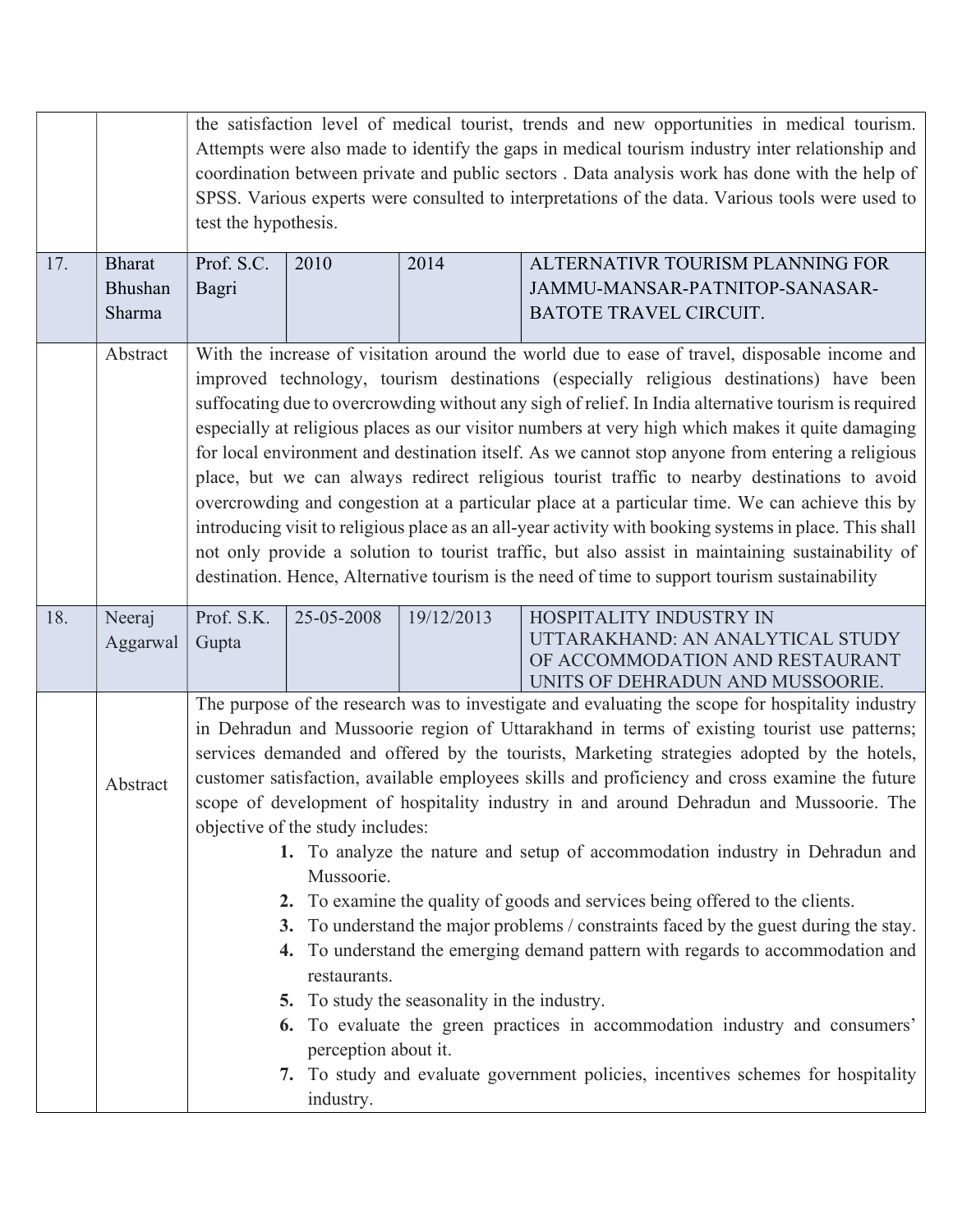| 19. | Dhyani   | 8. To evaluate and examined the Human Resource Management practices adopted<br>by hospitality sector in the study area<br>9. To analyze the various marketing policies and practices adopted by the industry<br>and consumers' responds towards them in the study area.<br>The relevant data for the study has been collected from both the primary and secondary sources;<br>the primary data is collected from various stakeholders of the industry viz; hoteliers,<br>accommodation operators, tourists, employees of various approved hotel properties through<br>structured questionnaire, personal interviews, discussions and mails. Three sets of questionnaires<br>were designed for the tourists, hospitality units and employees in Mussoorie and Dehradun.                                                                                                                                                                                                                                                                                                                                                                                                                                                                                                                                                                                                                                                                                                                                                                                                                                                                                                                                                                                                                                                                                                                                                                                                                                                                                                                                                                                                                                                                                                                                                                                                                                                                                                                                                                                                                                               |  |      |                                                                |  |
|-----|----------|----------------------------------------------------------------------------------------------------------------------------------------------------------------------------------------------------------------------------------------------------------------------------------------------------------------------------------------------------------------------------------------------------------------------------------------------------------------------------------------------------------------------------------------------------------------------------------------------------------------------------------------------------------------------------------------------------------------------------------------------------------------------------------------------------------------------------------------------------------------------------------------------------------------------------------------------------------------------------------------------------------------------------------------------------------------------------------------------------------------------------------------------------------------------------------------------------------------------------------------------------------------------------------------------------------------------------------------------------------------------------------------------------------------------------------------------------------------------------------------------------------------------------------------------------------------------------------------------------------------------------------------------------------------------------------------------------------------------------------------------------------------------------------------------------------------------------------------------------------------------------------------------------------------------------------------------------------------------------------------------------------------------------------------------------------------------------------------------------------------------------------------------------------------------------------------------------------------------------------------------------------------------------------------------------------------------------------------------------------------------------------------------------------------------------------------------------------------------------------------------------------------------------------------------------------------------------------------------------------------------|--|------|----------------------------------------------------------------|--|
|     | Sanjay   | Gupta                                                                                                                                                                                                                                                                                                                                                                                                                                                                                                                                                                                                                                                                                                                                                                                                                                                                                                                                                                                                                                                                                                                                                                                                                                                                                                                                                                                                                                                                                                                                                                                                                                                                                                                                                                                                                                                                                                                                                                                                                                                                                                                                                                                                                                                                                                                                                                                                                                                                                                                                                                                                                |  | 2012 | HIMALAYAS: AN ANALYTICAL STUDY OF<br>ACCOMMODATION OPERATION". |  |
|     | Abstract | HOSPITALITY INDUSTRY IN GARHWAL<br>Prof. S.K.<br>25/11/2003<br>December<br>Accommodation sector is the fastest growing business of tourism industry in the Garhwal region.<br>With the ever-changing needs and expectations of the visitors, present status of the<br>accommodation is not satisfactory. Tourists visiting popular destinations of Garhwal have high<br>expectation regarding the tourism infrastructure and service offered. High pricing during peak<br>season in this region, non-availability and poor quality of one or many services head to<br>dissatisfaction of visitors. After the creation of separate hill state there was a need of specific<br>policies aimed at planned and sustainable development of the accommodation projects. The study<br>was aimed at setting for planned and sustainable growth and promoting entrepreneurship in<br>accommodation sector for a better infrastructure development. The study has concentrated on all<br>the seven districts constituting Garhwal region of the Uttarakhand State. The study has not only<br>analyzed the present status of the hospitality industry and its infrastructure but also has focused<br>on the potential of the different destination for planning and developing better tourism<br>infrastructure. The study restricts the definition of hospitality industry to accommodation units<br>existing in the various districts of the Garhwal region. For extracting valuable information both<br>primary and secondary data was collected. To collect primary data questionnaire method was<br>used in the case of studying 'service providers' while in the case of 'tourists' and 'locals' schedule<br>method was utilized. The questionnaire and schedules framed for the study were comprehensively<br>prepared and focused on getting information relevant to extract facts related to the scope, status<br>and potential of the hospitality industry in the respective destinations of each district. Service<br>providers were categorized into two categories for the study, firstly entrepreneurs, which were<br>owners of the hospitality units and ventures and secondly the employees who were working<br>against salary and other incentives in both management and non-management level of the<br>industry. . A sample of 1031 (833 Domestic and 198 International) tourists, 778 locals, 163<br>entrepreneurs and 458 employees from public and private sectors have been randomly selected as<br>per the size of hospitality industry and magnitude of tourist influx from each district of the study |  |      |                                                                |  |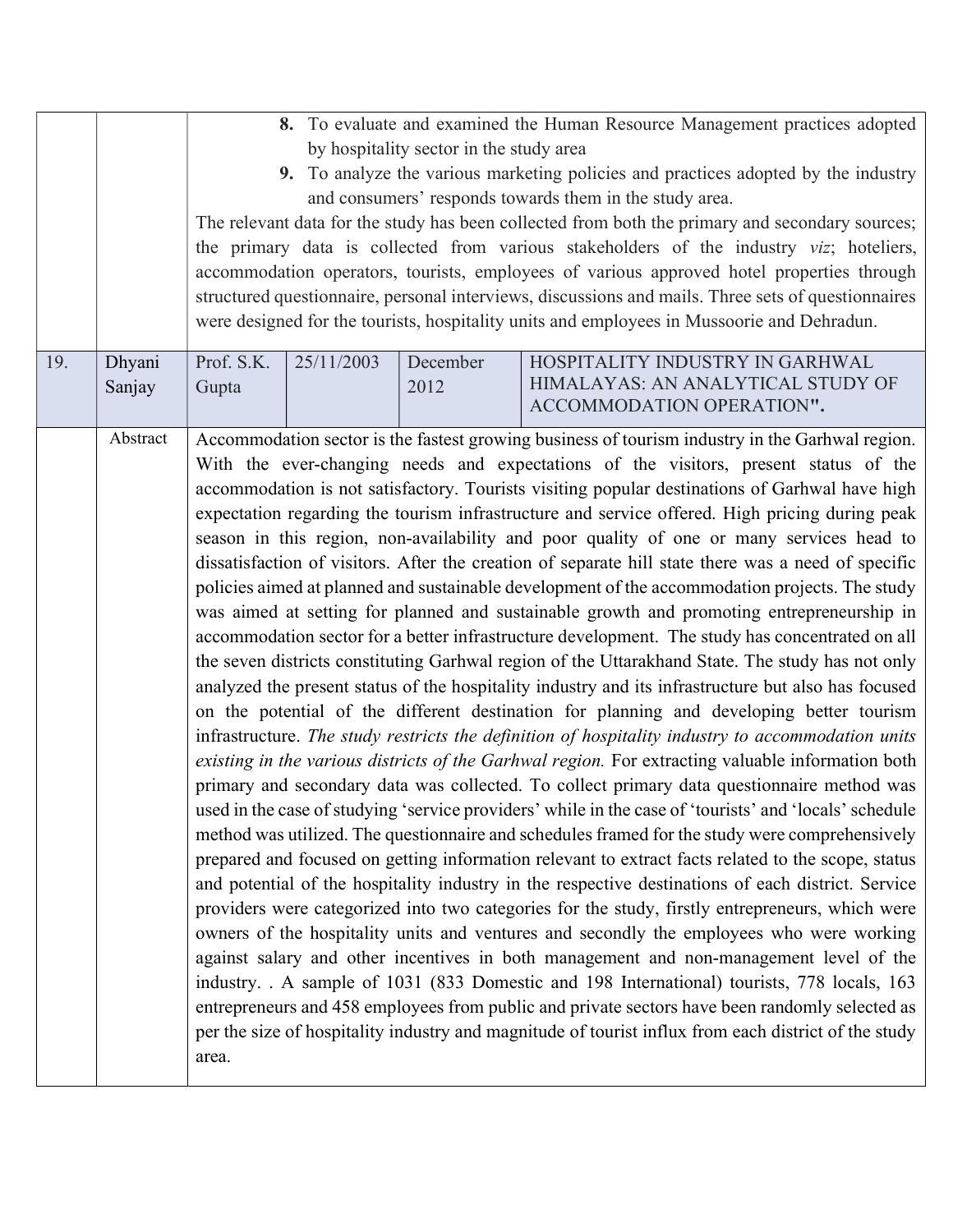| 20  | Suresh<br>Babu    | Prof. S.C.<br>Bagri                                                                                                                                                                                                                                                                                                                                                                                                                                                                                                                                                                                                                                                                                                                                                                                                                                                                                                                                                                                                                                                                                                                                                                                                                                                                                             | 2008                                                                                                                                                                                                                                            | 2012              | A STUDY OF HUMAN RESOURCE PLANNING<br>AND DEVELOPMENT FOR THE<br>HOSPITALITY SECTOR IN CORBETT-<br>HALDWANI-NAINITAL-KAUSANI-<br>RANIKHET HR CIRCUIT. |  |  |  |
|-----|-------------------|-----------------------------------------------------------------------------------------------------------------------------------------------------------------------------------------------------------------------------------------------------------------------------------------------------------------------------------------------------------------------------------------------------------------------------------------------------------------------------------------------------------------------------------------------------------------------------------------------------------------------------------------------------------------------------------------------------------------------------------------------------------------------------------------------------------------------------------------------------------------------------------------------------------------------------------------------------------------------------------------------------------------------------------------------------------------------------------------------------------------------------------------------------------------------------------------------------------------------------------------------------------------------------------------------------------------|-------------------------------------------------------------------------------------------------------------------------------------------------------------------------------------------------------------------------------------------------|-------------------|-------------------------------------------------------------------------------------------------------------------------------------------------------|--|--|--|
|     | Abstract          |                                                                                                                                                                                                                                                                                                                                                                                                                                                                                                                                                                                                                                                                                                                                                                                                                                                                                                                                                                                                                                                                                                                                                                                                                                                                                                                 | Proposed a strategic model for HR development of hospitality sector of that region besides<br>finding the dearth of quality human resources. Study also prepared a road map on the role of<br>educational institutions in developing employees. |                   |                                                                                                                                                       |  |  |  |
| 21. | Sarvesh<br>Uniyal | Prof. S.C.<br>Bagri                                                                                                                                                                                                                                                                                                                                                                                                                                                                                                                                                                                                                                                                                                                                                                                                                                                                                                                                                                                                                                                                                                                                                                                                                                                                                             | 25/12/2005                                                                                                                                                                                                                                      | 18/3/2012         | PAURI, KHIRSU, LANDSDOWNE, TARKESWAR<br><b>PARIPATH</b><br><b>MEIN</b><br><b>PARYATAN</b><br>KI<br>SAMBHAVNAYEIN AVEM VIKAS                           |  |  |  |
|     | Abstract          |                                                                                                                                                                                                                                                                                                                                                                                                                                                                                                                                                                                                                                                                                                                                                                                                                                                                                                                                                                                                                                                                                                                                                                                                                                                                                                                 |                                                                                                                                                                                                                                                 |                   |                                                                                                                                                       |  |  |  |
| 22. | Anurag<br>Goyal   | Dr Rakesh<br>Dhodi                                                                                                                                                                                                                                                                                                                                                                                                                                                                                                                                                                                                                                                                                                                                                                                                                                                                                                                                                                                                                                                                                                                                                                                                                                                                                              | 10 <sup>th</sup> January,<br>2007                                                                                                                                                                                                               | 18 March,<br>2012 | <b>SUSTAINABLE ECOTOURISM</b><br>DEVELOPMENT AND PLANNING IN<br>YAMUNA VALLEY OF GARHWAL<br><b>HIMALAYAS</b>                                          |  |  |  |
|     | Abstract          | The Sustainable tourism is more often equated with nature or ecotourism as it is alternative form<br>of mass tourism and conducted in well planned and responsible manner. Sustainable tourism<br>development means more than what has been characterized by rapid and short-term ventures,<br>which have often damaged those that are protecting the natural environment. Therefore, there is<br>need of awareness and consideration of host people, communities, cultures, customs, lifestyles,<br>and moral values, social and economic systems while planning and developing any form of<br>tourism. In order to develop tourism in such as way so that it would not harm anything negatively<br>and foster integrated and comprehensive development of local communities, tourists,<br>environment and stakeholders then there is need of sustainable tourism planning and<br>development. Thus, Present study has critical analyzed the tourism development in the study area<br>and on the basis of it sustainable tourism strategies were also made in view of development of<br>responsible and sustainable tourism in the region. It has also suggested that how these standing<br>plans would have been carried out towards sustainable development of the region from the very<br>beginning to end. |                                                                                                                                                                                                                                                 |                   |                                                                                                                                                       |  |  |  |
| 23. | Manish<br>Sharma  | Prof.S.K.<br>Gupta                                                                                                                                                                                                                                                                                                                                                                                                                                                                                                                                                                                                                                                                                                                                                                                                                                                                                                                                                                                                                                                                                                                                                                                                                                                                                              | 16 Apr 2001                                                                                                                                                                                                                                     | March 2009        | TOURISM PLANNING AND PROMOTION IN<br>HARIDWAR, RISHIKESH AND ADJOINING<br>DESTINATION.                                                                |  |  |  |
|     | Abstract          | Focusing on the Haridwar, Rishikesh and Adjourning areas, the present study has assessed and<br>evaluated the existing tourism planning and development in the region. Over carrying capacity,<br>insufficient planning and management, over utilization of resources by mass tourism<br>developments, poor and unhealthy co-ordination, co-operation and collaboration among different<br>tourism stakeholders, leads to irresponsible and unsustainable tourism development and create<br>negative impacts of tourism on local people, visitors and stakeholders etc. The present research<br>has evaluated the tourism planning and development on various parameters such as availability<br>of tourism attractions, accommodation units, transportation facilities, tourism amenities, activities                                                                                                                                                                                                                                                                                                                                                                                                                                                                                                          |                                                                                                                                                                                                                                                 |                   |                                                                                                                                                       |  |  |  |